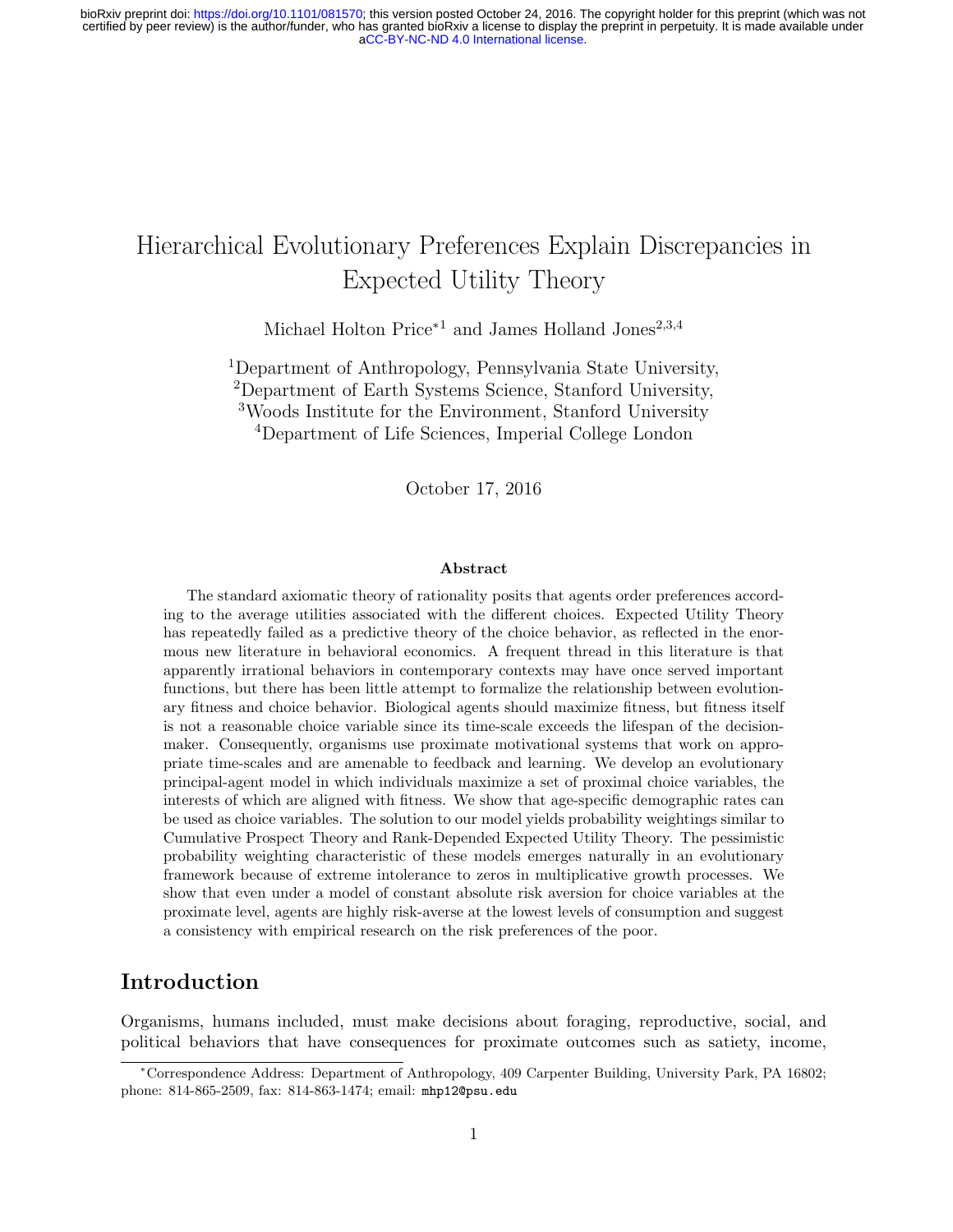wealth, happiness, sexual satisfaction, and well-being. These decisions also have consequences for ultimate outcomes such as fitness and, consequently, there are strong expectations that selection acting on differential fitness will shape the decision-making system. The rationalchoice tradition suggests that individuals make decisions that maximize some objective function typically denoted by the catch-all term "utility" [\(1\)](#page-8-0). In particular, a set of possible payoffs (i.e., a "lottery")  $\mathbf{x} = (x_1, x_2, \dots, x_n)$  with associated probabilities  $\mathbf{p} = (p_1, p_2, \dots, p_n)$  is preferred to some other lottery  $y = (y_1, y_2, \ldots, y_n)$  with probabilities  $q = (q_1, q_2, \ldots, q_n)$  if some value function that associates payoffs with probabilities  $V(\mathbf{x};\mathbf{p})$  is greater than that associated with  $V(\mathbf{y}; \mathbf{q})$ :  $V(\mathbf{x}; \mathbf{p}) > V(\mathbf{y}; \mathbf{q})$ . A natural value function to associate payoffs with probabilities is linear in the probabilities and utilities of distinct outcomes, e.g.,  $V(\mathbf{x}; P) = \sum_i p_i u(x_i)$ . The decision model in which preferences are ordered by their expected utilities is known as expected utility theory (EUT) and was first formalized in its modern form in [\(1\)](#page-8-0).

The EUT approach has been very fruitful for economics, political science, and other behavioral sciences. Like many economic theories it is axiomatic and the fundamental axioms that underlie EUT (completeness, transitivity, continuity, and independence) are sensible requirements that ensure that preferences are consistent  $(1)$ . However, an enormous literature has developed showing that people violate the axioms underlying EUT in both experimental and naturalistic contexts. Some examples include the common consequence effect (Allais paradox), the common ratio effect [\(2\)](#page-8-1), ambiguity aversion [\(3\)](#page-8-2), preference reversals between gambles represented as bids versus choices [\(4\)](#page-8-3), the incommensurability of risk sensitive behavior for highvs. low-stakes gambles [\(5\)](#page-8-4), and abundant evidence that framing and reference points induce departures from canonically-predicted behavior  $(6, 7, 8)$  $(6, 7, 8)$ .

Machina noted [\(10;](#page-8-8) [11\)](#page-8-9) there is nothing inevitable about expected utility serving as the objective function for preference ordering and suggested that nonlinear functions mapping values and utilities might account for these types of systematic departures from the predictions of EUT. What is less clear is what mechanistic or functional basis such nonlinear functions might have. A frequent thread in the behavioral economics literature is that behaviors that appear irrational in contemporary contexts may have served important functions during human evolutionary history, but there has been little attempt to formalize the relationship between evolutionary fitness and choice behavior. In line with Machina's observation, we describe and interpret a formal model of the evolution of preferences that leads to decision-making rules which violate EUT but nevertheless maximize organisms' evolutionary fitness. In particular, organisms display a profound intolerance for zeros or low values in key evolutionary parameters. This intolerance for zeros arises from a fundamental difference between economic utility and fitness. Cumulative expected utility is additive across time periods, whereas fitness is multiplicative [\(12;](#page-8-10) [13\)](#page-8-11). Within an individual's lifetime, the individual must survive each previous time period to reach a given age to reproduce. Across generations, individual lineages must persist. Zeros in such processes represent absorbing states. Consequently, risky strategies that may be acceptable under an additive metric such as cumulative expected utility can be unacceptable, and even catastrophic, given a multiplicative metric such as survival or lineage persistence. We show how this type of evolutionary conservatism leads to pessimistic subjective probability weights when rank-dependent

<span id="page-1-0"></span><sup>&</sup>lt;sup>1</sup>Violations of the stationarity of time preferences, another canonical assumption, include the common difference effect and the absolute magnitude effect [\(8;](#page-8-7) [9\)](#page-8-12).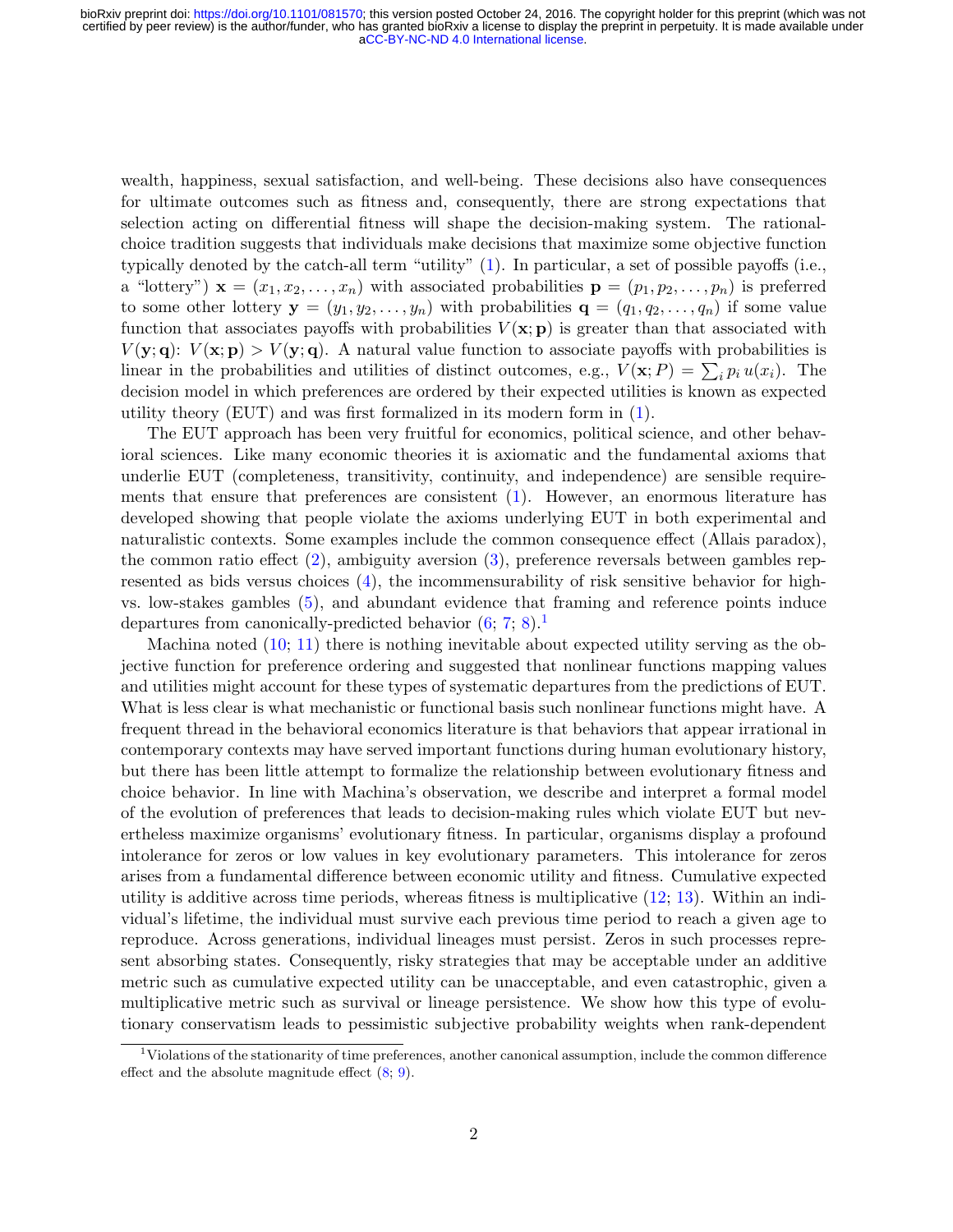expected utility theory (RDEUT) replaces EUT in the evolutionary model. In so doing, we present a first-principles, evolutionary foundation for RDEUT and cumulative prospect theory (CPT), a successful phenomenological theory that incorporates RDEUT [\(7\)](#page-8-6). The evolutionary perspective also implies that the canonical explanation for risk-sensitive behavior, namely, curvature of the utility function, is overly simplistic, consistent with Rabin's Calibration Theorem  $(5).$  $(5).$ 

### Natural Selection and Preferences

We are interested in economic decisions in the broadest sense. At the basic level, organisms are making decisions over what can be thought of as different lotteries. For example, should a forager hunt for sand monitor lizards or hill kangaroo [\(14\)](#page-8-13)? Should a peasant farmer intensify cultivation of a nearby garden plot or spread effort across two geographically distinct plots [\(15\)](#page-9-0)? Should a woman wean her infant and have another baby or continue nursing and delay reproduction [\(16;](#page-9-1) [17\)](#page-9-2)? In these examples, each lottery yields different payoffs probabilistically. All of these examples have a clear impact on fitness, but it is extremely unlikely that any conscious fitness-maximization goal plays significantly into any of the decision-makers' choices. Instead, their decisions are shaped by preferences over a variety of proximate currencies like hunger/satiety, feelings of security, or feelings of love and responsibility for children. Samuelson and Swinkles [\(18\)](#page-9-3) raise the important question, given the evolutionary mandate to successfully leave descendants, why do people have preferences for anything but fitness?

Why Have Preferences for Proximate Quantities? In the substantial literature that addresses the question of why people have preferences for proximate currencies rather than fitness itself [\(19;](#page-9-4) [20;](#page-9-5) [21\)](#page-9-6), three inter-related factors loom largest. First, natural selection operates on time-scales that are longer than the lifespans of the organisms whose behavior it shapes and, furthermore, it is a stochastic, undirected process. Second, organisms regularly encounter novel situations for which natural selection is unable to directly specify behaviors. Third, the types of solutions that might emerge via natural selection to address the first two factors are constrained by trade-offs imposed by the cost of gathering and processing information. These observations can be accommodated within a single analytic framework by utilizing the economic concept of the principal-agent problem [\(20\)](#page-9-5) which will allow us to address the question of why organisms have preferences defined over proximate currencies, rather than the ultimate currency of fitness.

The Evolutionary Principal-Agent Problem Consider a principal that possesses certain goals that it is unable to achieve unless it acts through agents over which it has only indirect control [\(20\)](#page-9-5). Natural selection is the ultimate arbiter of which biological entities remain and increase in a population. While the process of natural selection clearly lacks agency, it is nonetheless useful to consider the outcomes of selection as having been designed [\(22\)](#page-9-7). It is in this sense that natural selection can be thought of as a principal with a goal of maximization of fitness. However, there are clear limitations in the ability of selection to achieve a solution, as enumerated above. Due to the obvious lack of direct control, selection shapes cognitive mechanisms which are, on average, consistent with fitness maximization. As noted by Binmore [\(20\)](#page-9-5),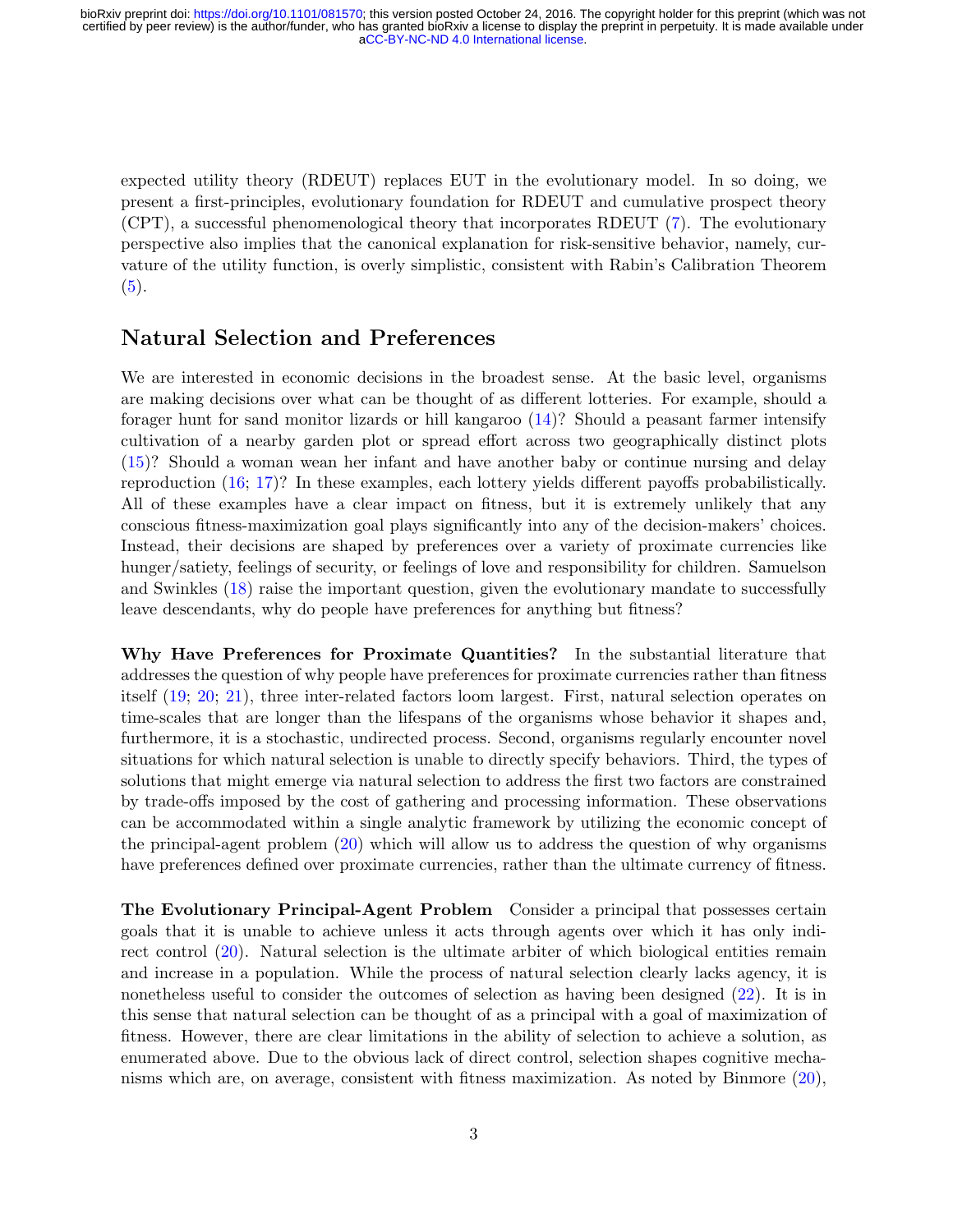the collective proximate cognitive mechanisms can be thought of as the agent in the evolutionary principal-agent problem, wherein the principal (selection) "seeks to design an incentive scheme that minimizes the distortions resulting from having to delegate to the agents" [\(20\)](#page-9-5). The extent to which selection minimizes these distortions for a given organism in a given setting depends on the structure and strengths of the constraints it faces.<sup>[2](#page-3-0)</sup>

Figure [1](#page-11-0) encapsulates the conceptual model that emerges from the principal-agent framework. At the bottom level, an individual is choosing between lotteries  $x_1, x_2, \ldots$ . The outcomes of these lotteries contribute to utilities,  $u_j$ , at the next level. These utilities differ somewhat from the classical economic notion of utility. They can be thought of as either motivational systems such as satiety, sexual gratification, or happiness or as proximate determinants of fitness such as infant survival or total fertility. What links these two different notions of "utility" is that they work on a time-scale where the organism can use feedback from outcomes to change its preferences and therefore decision-making. These proximal utilities then contribute ultimately to fitness.

## Applications

To illustrate the utility of the hierarchical principal-agent framework described in the preceding section, we present two applications that utilize it. Since the examples involve quite sophisticated mathematics and draw on evolutionary and economic theory that may be unfamiliar to some readers, the appendix provides background and mathematical material that could not be included in the main text. In addition, we summarize here the common elements that the two examples share as a result of the principal-agent framework. In particular, what are needed to implement the framework are: (1) a hierarchical evolutionary model that specifies both the dependence of determinants of fitness on the lotteries and of fitness on the determinants of fitness; (2) an economic model of decision making; and (3) a formal mechanism to link the evolutionary and economic theory.

The first example is a generalization of the Arrow-Pratt risk premium. It is the more general example in so far as both the evolutionary and economic component of the model are maximally general. That is, it applies to any specification of fitness of the functional form  $f(u(x))$ (compositional) and any specification of utility. The formal link between the evolutionary and economic theory is the assumption that utility,  $u(x)$ , is the determinant of fitness accessible to the organism to maximize over. However, from the standpoint of the principal, natural selection, maximizing expected utility is only correct to first order and the generalized risk premium contains a non-traditional component that is especially relevant at low resource levels. We illustrate this with a formal model based on demographic data from Madagascar in 1966.

The second example also illustrates how expected utility maximization is an acceptable first order solution of the evolutionary principal-agent problem, but is incorrect to higher orders. The evolutionary component of the model is stochastic age-structured life history theory, the same theory used to illustrate the first example. The economic component is rank dependent expected

<span id="page-3-0"></span><sup>&</sup>lt;sup>2</sup>A virtually identical perspective underlies the so-called "indirect approach," in which the utility function is defined on proximate goods or outcomes, and the utility function in turn determines the success of an organism [\(23;](#page-9-8) [24;](#page-9-9) [25\)](#page-9-10).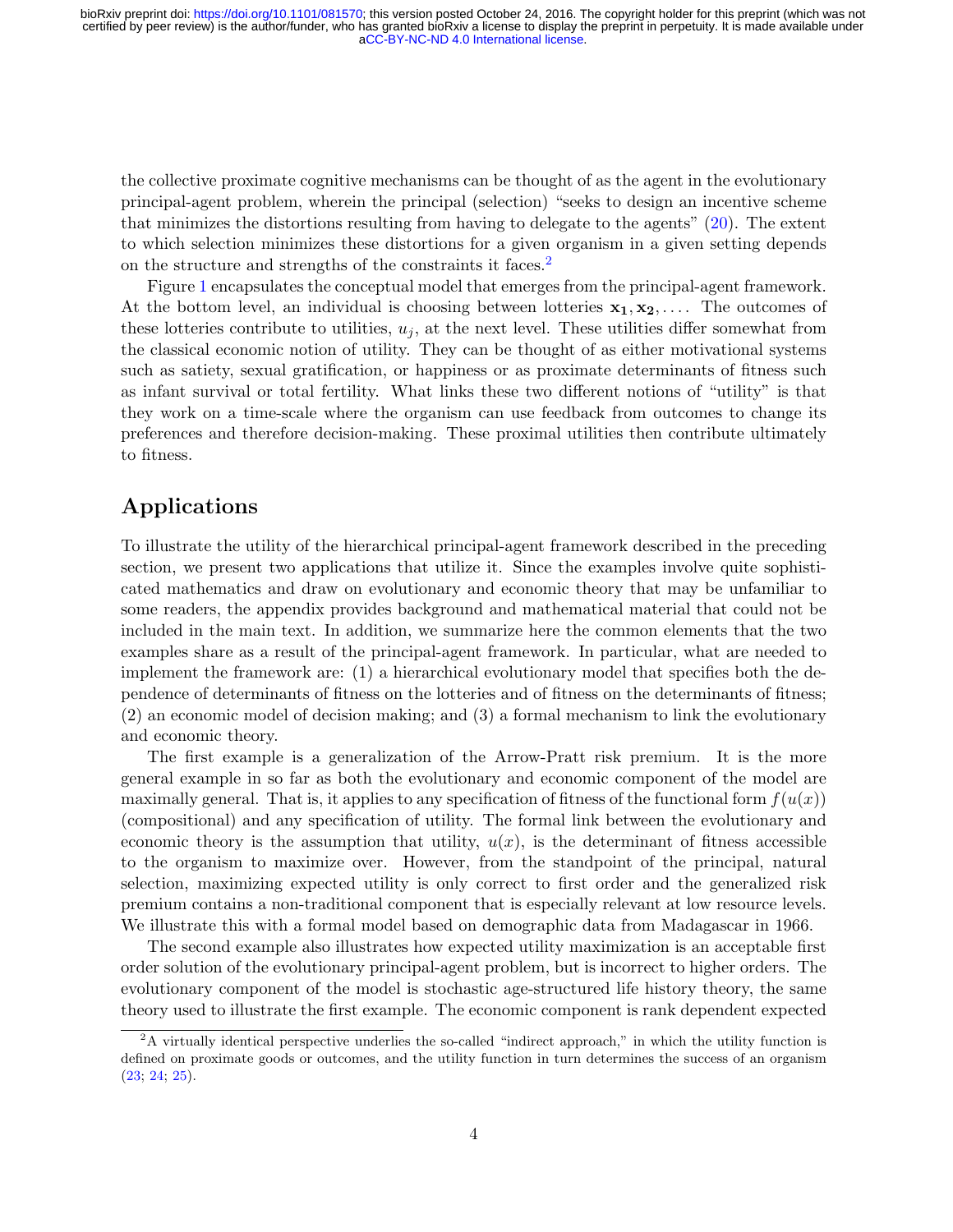utility theory (RDEUT), a generalization of Expected Utility Theory (EUT). The formal link between the evolutionary and economic theory is the assumption that the economic decision making mechanism (RDEUT) should yield the same preference ordering on uncertain outcomes as one based directly on fitness maximization. Enforcing this equivalence leads to subjective probability weighting, which is at the heart at RDEUT.

#### Example 1: Generalizing the Arrow-Pratt Risk Premium

The standard explanation for risk preferences is based on the curvature in the utility function [\(26\)](#page-9-11). Individuals with a concave utility function (i.e.,  $u''(x) < 0$ ) prefer a sure payoff to a gamble with the same mean value because the upside gain of the gamble is smaller than the downside loss. Such individuals are "risk averse" and must be offered a higher mean payoff to accept a risky gamble over a certain payoff. The additional payoff needed to compensate for the risk of the gamble is called the risk premium,  $\pi$  (see Appendix 1 for more detailed explication). For gambles with small or moderate levels of risk, the risk premium is approximated by

$$
\pi = -\frac{1}{2} \frac{u''(x)}{u'(x)} \sigma^2 = \frac{1}{2} \alpha_u \sigma^2,\tag{1}
$$

where  $\alpha_u = -u''(x)/u'(x)$  is the classical Arrow-Pratt Index of Absolute Risk Aversion [\(27;](#page-9-12) [28\)](#page-9-13) and  $\sigma^2$  is the variance of the gamble in the variable x. In the hierarchical evolutionary framework captured by Figure [1,](#page-11-0)  $u$  is the proximate determinant of fitness that an organism utilizes to assess trade-offs. To first approximation, an organism may make decisions based on the expected value of u, such as the expected number of offspring or expected survival. This decision rule is straightforward to apply and may be suitable if there is little variation in the organism's life history and in the absence of environmental uncertainty, but otherwise leads to sub-optimal decisions for the organism's fitness [\(17\)](#page-9-2). We suggest that natural selection, the principal, can correct the first order approximation by adding a correction to the agent's decision rules that accounts for the linkage between  $f$  and  $u$ . This correction accounts for the hierarchical or compositional dependence of f on x,  $f(u(x))$ , and yields an illuminating generalization of the Arrow-Pratt measure.

Let  $\pi_f$  be the risk premium for gambles that leave the measure of fitness f unchanged. The measure of curvature that figures into this risk premium is  $\alpha = -\frac{\frac{\partial^2 f}{\partial x^2}}{\frac{\partial f}{\partial x}}$ . Application of the chain rule to  $f(u(x))$  yields  $\frac{\partial f}{\partial x} = f'(u) u'(x)$  and  $\frac{\partial^2 f}{\partial x^2} = f''(u) u'(x)^2 + f'(u) u''(x)$ , which provides a formula for the generalized risk premium,

<span id="page-4-0"></span>
$$
\pi_f = \frac{1}{2} (\alpha_u + \alpha_f u') \sigma^2,\tag{2}
$$

where  $\alpha_f = -f''(u)/f'(u)$ . While  $\alpha_u$  is the classic Arrow-Pratt index of absolute risk aversion,  $\alpha_f u'$  is a term that has no analogue in EUT. Figure [2](#page-12-0) plots the Arrow-Pratt coefficient of absolute risk aversion  $(\alpha_u)$  and evolutionary coefficient of absolute risk aversion  $(\alpha_u + \alpha_f u')$ for the age-structured model described in Appendix 1, with demographic data drawn from Madagascar in 1966 [\(29\)](#page-9-14). The utility function we utilize exhibits constant absolute risk aversion  $(u(x)) = 1 - \exp(-cx)$  and governs juvenile survivorship. The evolutionary term is plotted both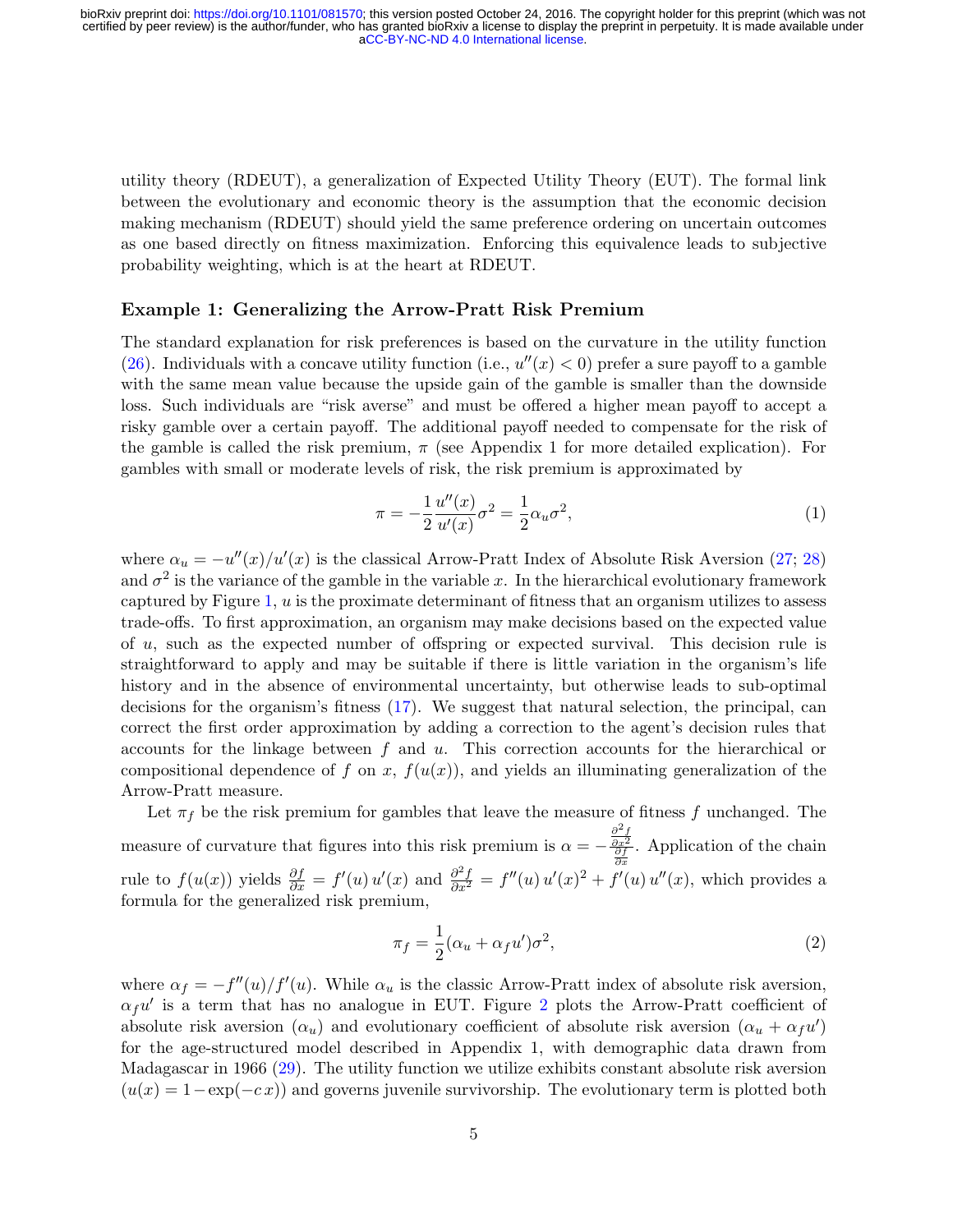with and without environmental uncertainty (see Appendix). At high consumption levels, the evolutionary curves approach the EUT curve. At low consumption levels, however, greater risk aversion (a higher risk premium) is predicted for both evolutionary curves. This suggests that the individuals least likely to be expected utility maximizers are poor individuals. The fact that greater risk aversion is predicted both with and without environmental uncertainty demonstrates that this effect is distinct from pessimism, which requires environmental uncertainty.

#### Example 2: Pessimism due to Environmental Uncertainty

In this section, we utilize stochastic age-structured life history theory to show that organisms that face uncertainty arising, e.g., from environmental fluctuations will act as pessimistic decision makers sensu RDEUT.<sup>[3](#page-5-0)</sup> Appendix 2 provides background material and more detailed explication for this example. Let  $k$  index strategies an agent can choose and let  $s$  index states of the world that influence the fertility the agent will achieve. The agent faces uncertainty in choosing the strategy since the state of the world is not known when the strategy is chosen, but the agent does not the probability  $p_s$  that each state occurs. The agent's fertility given strategy k and state s is  $F_s^{(k)}$ . The mean fertility for strategy k is

$$
F^{(k)} = \sum_{s} p_s F_s^{(k)}.
$$
\n(3)

Table [1](#page-13-0) illustrates this model for a simple case with three possible strategies and two states of the world, each of which occurs with probability 0.5. What makes these three strategies interesting is that they offer the same expected utility (i.e., fertility) but, as we show next, different evolutionary fitnesses. In particular, strategy  $k = 1$  offers the highest fitness because it has the lowest variance and strategy  $k = 3$  offers the lowest fitness because it has the highest variance.<sup>[4](#page-5-1)</sup> To demonstrate this, we utilize stochastic age-structured life history theory. Let  $A$ represent a Leslie matrix in which all elements are fixed except for one stochastic fertility term,  $A_{1j}^{(k)} = F_s^{(k)}$ , which is simply the fertility term discussed above and in Table [1.](#page-13-0) Tuljapurkar [\(31\)](#page-10-0) shows that the appropriate fitness measure to use given environmental stochasticity is the longterm logarithmic growth rate. Furthermore, he shows that in a serially independent environment in which the world state is chosen randomly each time period with no dependence on previous states the long term logarithmic growth rate can be approximated by

<span id="page-5-2"></span>
$$
a \approx \log \lambda_0 - \frac{1}{2\lambda_0^2} \left(\frac{\partial \lambda_0}{\partial A_{ij}}\right)^2 \sigma_{ij}^2,
$$
\n(4)

where  $\lambda_0$  is the growth rate of the (hypothetical) mean phenotype with mean Leslie matrix  $\langle \mathbf{A} \rangle$ and  $\sigma_{ij}^2$  is the variance in the ij-th term due to environmental fluctuations (i.e., uncertainty over states of the world). The crucial insight to be gained from Equation [4](#page-5-2) is that the second term is always negative. The effect of environmental uncertainty, therefore, is to reduce  $a$  if the mean

<span id="page-5-0"></span> $3$ Our model generalizes that of [\(30\)](#page-9-15), who also pointed out that evolution could induce preferences that to do not accord with EUT.

<span id="page-5-1"></span><sup>&</sup>lt;sup>4</sup>The gambles we discuss in this section all depend implicitly on underlying consumption levels that determine fertility. However, the details of the dependence do not impact the results so for simplicity we choose not to explicitly model them.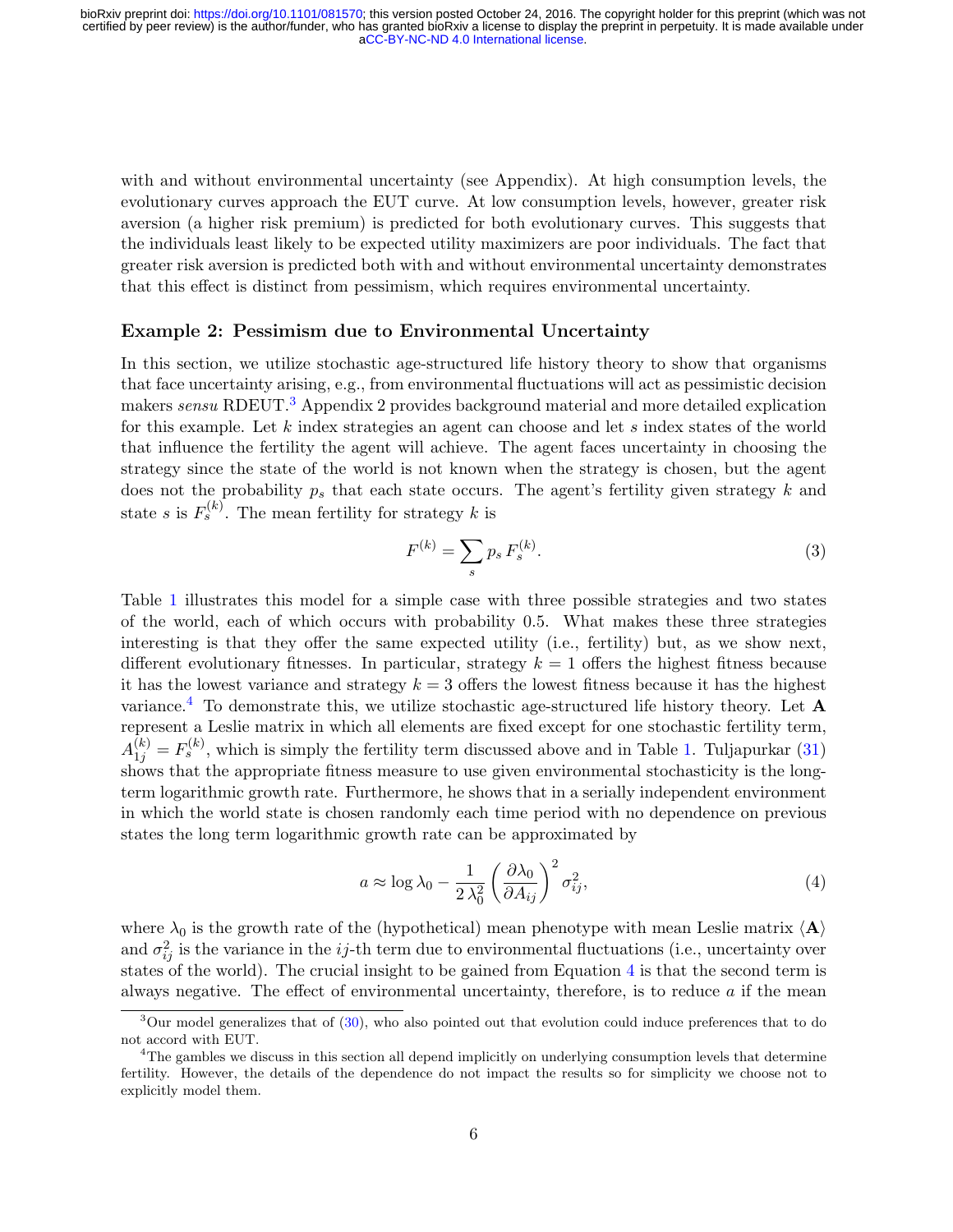Leslie matrix is held constant. That is,  $\phi_{ij} < \phi'_{ij}$  implies  $a(\langle \mathbf{A} \rangle, \phi_{ij}) < a(\langle \mathbf{A} \rangle, \phi'_{ij})$ , and vice versa. Thus, we have demonstrated that strategy  $k = 1$  $k = 1$  in Table 1 is preferred to  $k = 2$  and  $k = 2$  is preferred to  $k = 3$ .

The stage is now set to introduce the economic theory and show that environmental uncertainty induces deviations from expected utility maximization consistent with pessimistic subjective probability weighting. An expected utility maximizer will evaluate strategies solely by the mean fertility,  $F_s^{(k)}$ , which is equivalent to writing  $a^{(k, EUT)} = a(\langle \mathbf{A} \rangle, 0)$ , where  $a^{(k, EUT)}$  is the expected utility valuation of the fitness. Symbolically, we can write

<span id="page-6-0"></span>
$$
\sigma_{ij}^{(k)} > 0 \Leftrightarrow a^{(k, EUT)} < a^{(k)},\tag{5}
$$

where  $\Leftrightarrow$  means implies and the implication is in both directions. This result is pertinent to RDEUT since the definition of pessimism in RDEUT is that a re-weighted lottery is valued as less than its expected utility value (for a discussion of this definition see Appendix 2). For a concave utility function, this is equivalent to assuming that  $w(p) \leq p$  for all  $p$  [\(32\)](#page-10-1). Symbolically, we can write

$$
P \text{essimism} \Leftrightarrow V^{(k, EUT)} < V^{(k, RDT)}.\tag{6}
$$

<span id="page-6-1"></span>If we assume that natural selection (the principal) has imparted subjective probability weighting to the agent in order to "fix" the optimism of the EUT decision rule we can posit, by comparing Equation [5](#page-6-0) with Equation [6,](#page-6-1) that natural selection should instill its agents with pessimistic subjective probability weights.

#### Discussion

The key scientific finding of this article is the derivation of RDEUT-like pessimism weighting from evolutionary first principles. An explanation for pessimistic probability weighting emerges naturally from coupling utility-maximizing decision-making and fitness maximization. This pessimism arises from a profound intolerance for zeros in key evolutionary parameters which, in turn, arises from a fundamental difference between economic utility and fitness. As we have previously observed, cumulative expected utility is additive across time periods, whereas key evolutionarily-salient processes undergirding fitness, such as survival and the persistence of lineages, are multiplicative. Consequently, additive decision metrics such as EUT do not necessarily lead to optimal behavior from a fitness standpoint, and can even lead to catastrophic outcomes. It is now possible to draw a striking correspondence between the evolutionary intolerance for zeros and the theoretical foundations of RDEUT. John Quiggin, in describing the mentality with which he approached the derivation of RDEUT, writes, "The crucial idea was that the overweighting of small probabilities proposed by Handa and others should be applied only to low probability extreme outcomes, and not to low probability intermediate outcomes" [\(32,](#page-10-1) 56). Since low probability extreme outcomes are the key factor driving both the evolutionary intolerance for zeros and the development of RDEU, it may come as no surprise that our evolutionary model predicts the biasing of probability weights for survival (i.e., utility) in a manner consistent with RDEUT. Aversion to zeros has been used in population biology to explain a range of life-history phenomena which are not favored under standard non-stochastic models such as the regular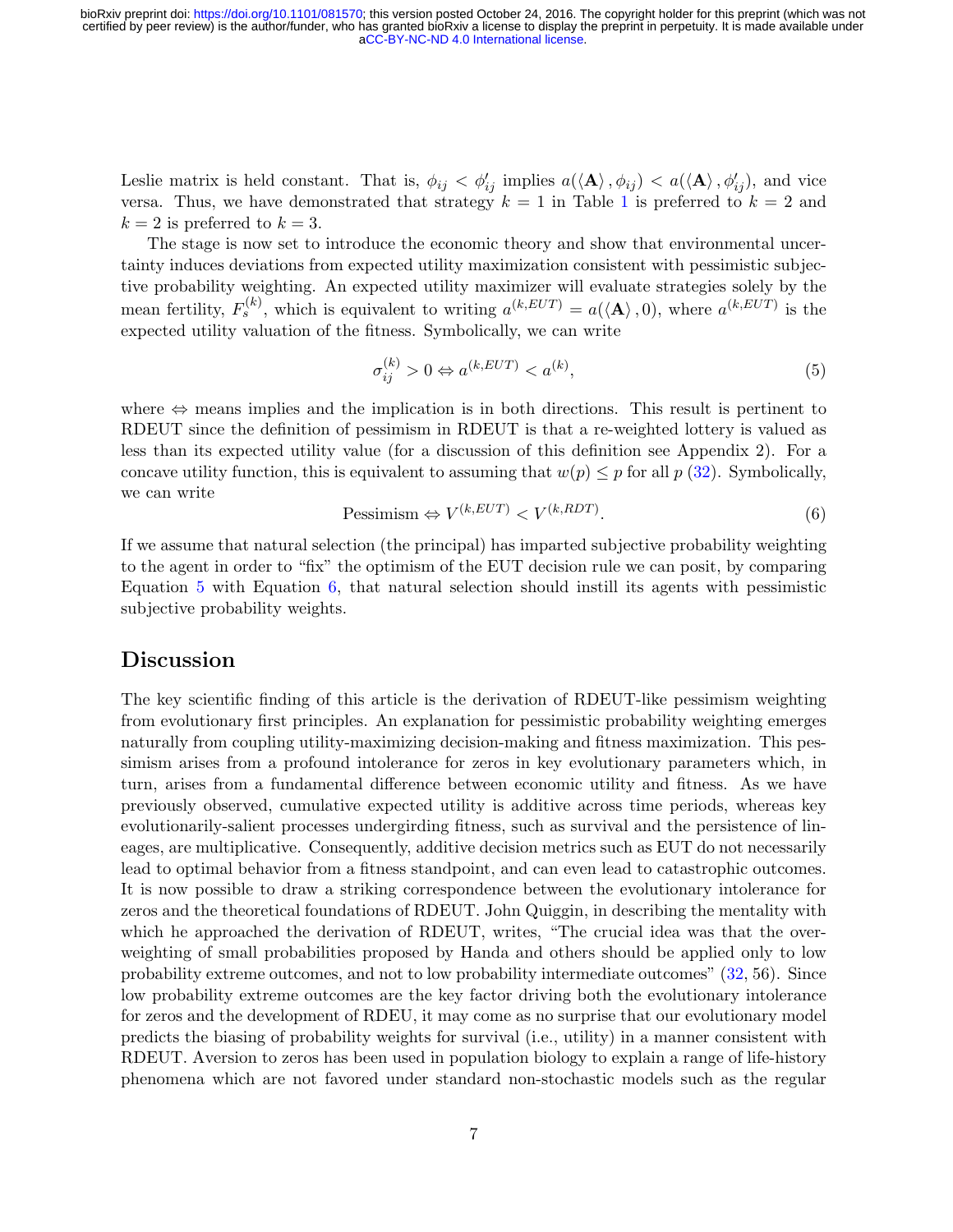production of clutches smaller than the most productive clutch [\(33\)](#page-10-2), delayed reproduction [\(34\)](#page-10-3), and iteroparity [\(35\)](#page-10-4).

Our results suggest a new life to long-standing debates on the persistent risk-aversion of agricultural peasants [\(36;](#page-10-5) [37;](#page-10-6) [38\)](#page-10-7) and, more recently, the willingness of the poorest poor to adopt microfinance and other development schemes [\(39\)](#page-10-8). The general expectation stemming from EUT, and following the foundational paper of Friedman and Savage [\(26\)](#page-9-11), is that the poorest poor should be willing to take substantial risks to remove themselves from poverty because of the convexity of the putative sigmoid utility function. This logic contributes to the notion that the poorest poor are natural entrepreneurs. However, an increasing body of evidence indicates that the poorest poor are entrepreneurial only to the extent that they lack alternatives such as reliable wage employment. As Banerjee and Duflo [\(39\)](#page-10-8) write, "are there really a billion barefoot entrepreneurs, as the leaders of MFIs and the socially minded business gurus seem to believe? Or is this just an illusion, stemming from a confusion about what we call an 'entrepreneur'?" Our results predict substantial departures from standard expectations based on EUT for the poorest poor in exactly the direction (Figure [2\)](#page-12-0) documented by extensive research of the Poverty Action Lab and collaborators [\(39\)](#page-10-8). The poorest poor are exactly the people we expect that symmetry-breaking second term of Equation [2](#page-4-0) to dominate, making them substantially more risk-averse than the standard theory predicts. The evolutionarily-constructed aversion to zeros imbues the human mind with conservatism that is particularly clearly expressed at the lowest levels of consumption.

## Acknowledgements

This paper was completed while the second author was a fellow at the Center for Advanced Study in the Behavioral Sciences and is a contribution to Imperial College's Grand Challenges in Ecosystems and the Environment initiative. We thank Rebecca Bird, Elly Power, Elpeth Ready, Matt Jackson, Ken Wachter, Andrew Iannaccone, and Tim Barraclough for insightful comments.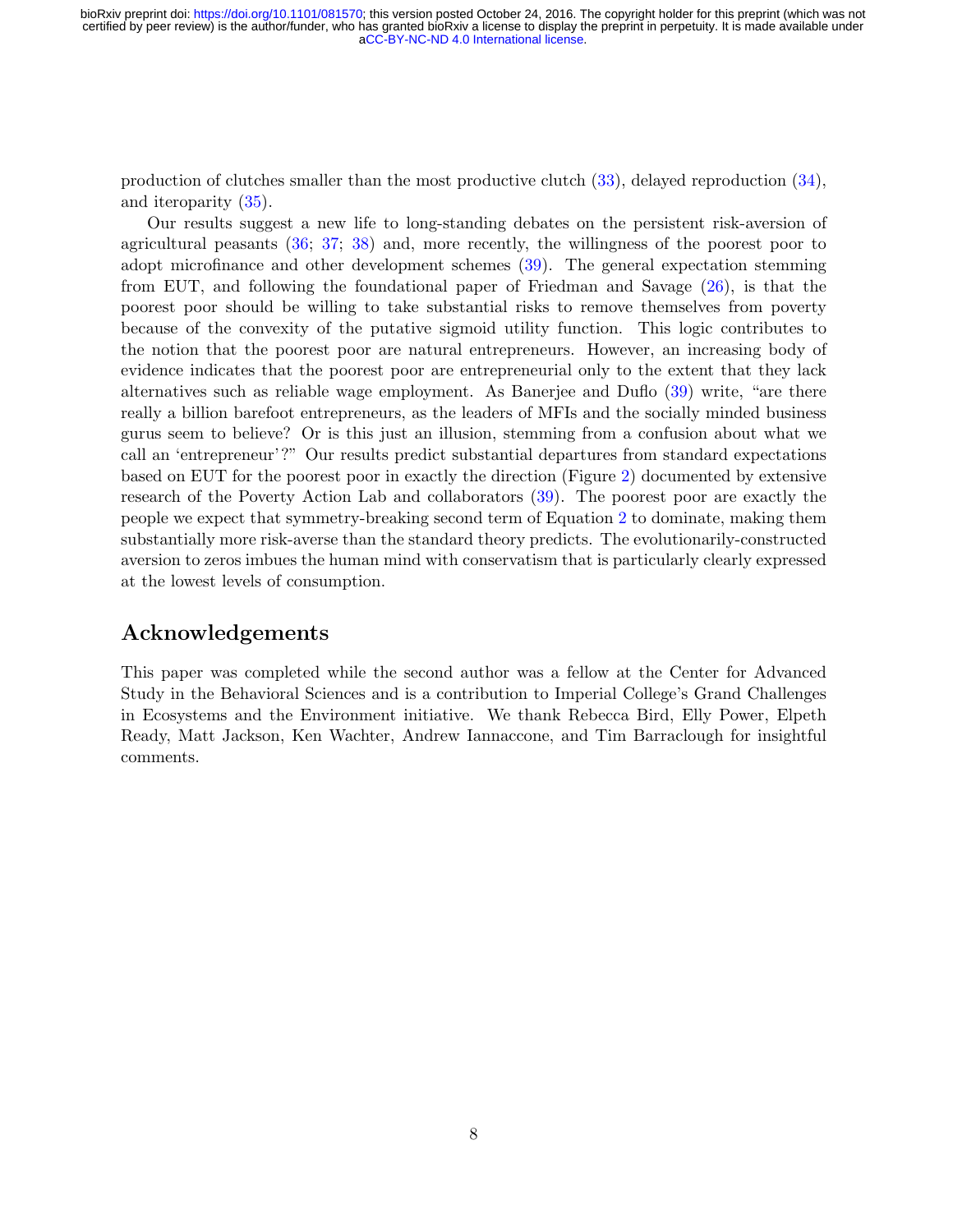## References

- <span id="page-8-0"></span>[1] von Neumann J, Morgenstern O, 1947 Theory of Games and Economic Behavior. Princeton, NJ: Princeton University Press, 2nd ed. edn.
- <span id="page-8-1"></span>[2] Allais M, 1953 Le Comportement de l'Homme Rationnel devant le Risque: Critique des Postulats et Axiomes de l'Ecole Americaine. Econometrica 21, 503–546. [doi: 10.2307/1907921](http://dx.doi.org/10.2307/1907921)
- <span id="page-8-2"></span>[3] Ellsberg D, 1961 Risk, ambiguity, and the Savage axioms. The Quarterly Journal of Economics 75, 643–669. [doi: 10.1017/CBO9780511609220.017](http://dx.doi.org/10.1017/CBO9780511609220.017)
- <span id="page-8-3"></span>[4] Lichtenstein S, Slovic P, 1971 Reversals of preference between bids and choices in gambling decisions. Journal of Experimental Psychology 89, 46–55. [doi: 10.1037/h0031207](http://dx.doi.org/10.1037/h0031207)
- <span id="page-8-4"></span>[5] Rabin M, 2000 Risk aversion and expected-utility theory: a calibration theorem. Econometrica 68, 1281–1292. [doi: 10.2307/2999450](http://dx.doi.org/10.2307/2999450)
- <span id="page-8-5"></span>[6] Kahneman D, Tversky A, 1979 Prospect Theory: An analysis of decision under risk. Econometrica 47, 263–292. [doi: 10.2307/1914185](http://dx.doi.org/10.2307/1914185)
- <span id="page-8-6"></span>[7] Tversky A, Kahneman D, 1992 Advances in Prospect Theory: Cumulative representation of uncertainty. Journal of Risk and Uncertainty 5, 297–323. [doi: 10.1007/BF00122574](http://dx.doi.org/10.1007/BF00122574)
- <span id="page-8-7"></span>[8] Loewenstein G, Prelec D, 1992 Anomalies in intertemporal choice: Evidence and an interpretation. The Quarterly Journal of Economics 107, 573–597. [doi: 10.2307/2118482](http://dx.doi.org/10.2307/2118482)
- <span id="page-8-12"></span>[9] Frederick S, Loewenstein G, O'Donoghue T, 2002 Time discounting and time preference: A critical review. Journal of Economic Literature 40, 351–401. [doi:](http://dx.doi.org/10.1257/002205102320161311) [10.1257/002205102320161311](http://dx.doi.org/10.1257/002205102320161311)
- <span id="page-8-8"></span>[10] Machina MJ, 1981 Book review: "rational" decision making versus "rational" decision modelling? Journal of Mathematical Psychology 24, 163–175. doi:  $10.1016/0022-2496(81)90041-$ [9](http://dx.doi.org/10.1016/0022-2496(81)90041-9)
- <span id="page-8-9"></span>[11] Machina MJ, 1987 Decision-making in the presence of risk. Science 236, 537–543. [doi:](http://dx.doi.org/10.2307/1699157) [10.2307/1699157](http://dx.doi.org/10.2307/1699157)
- <span id="page-8-10"></span>[12] Lewontin RC, Cohen D, 1969 On population growth in a randomly varying environment. Proceedings of the National Academy of Sciences of the United States of America 62, 1056– 1060. [doi: 10.1073/pnas.62.4.1056](http://dx.doi.org/10.1073/pnas.62.4.1056)
- <span id="page-8-11"></span>[13] Gillespie JH, 1977 Natural selection for variances in offspring numbers: A new evolutionary principle. American Naturalist 111, 1010–1014. [doi: 10.1086/283230](http://dx.doi.org/10.1086/283230)
- <span id="page-8-13"></span>[14] Jones JH, Bliege Bird R, Bird DW, 2013 To kill a kangaroo: understanding the decision to pursue high-risk/high-gain resources. Proceedings of the Royal Society B 280. [doi:](http://dx.doi.org/10.1098/rspb.2013.1210) [10.1098/rspb.2013.1210](http://dx.doi.org/10.1098/rspb.2013.1210)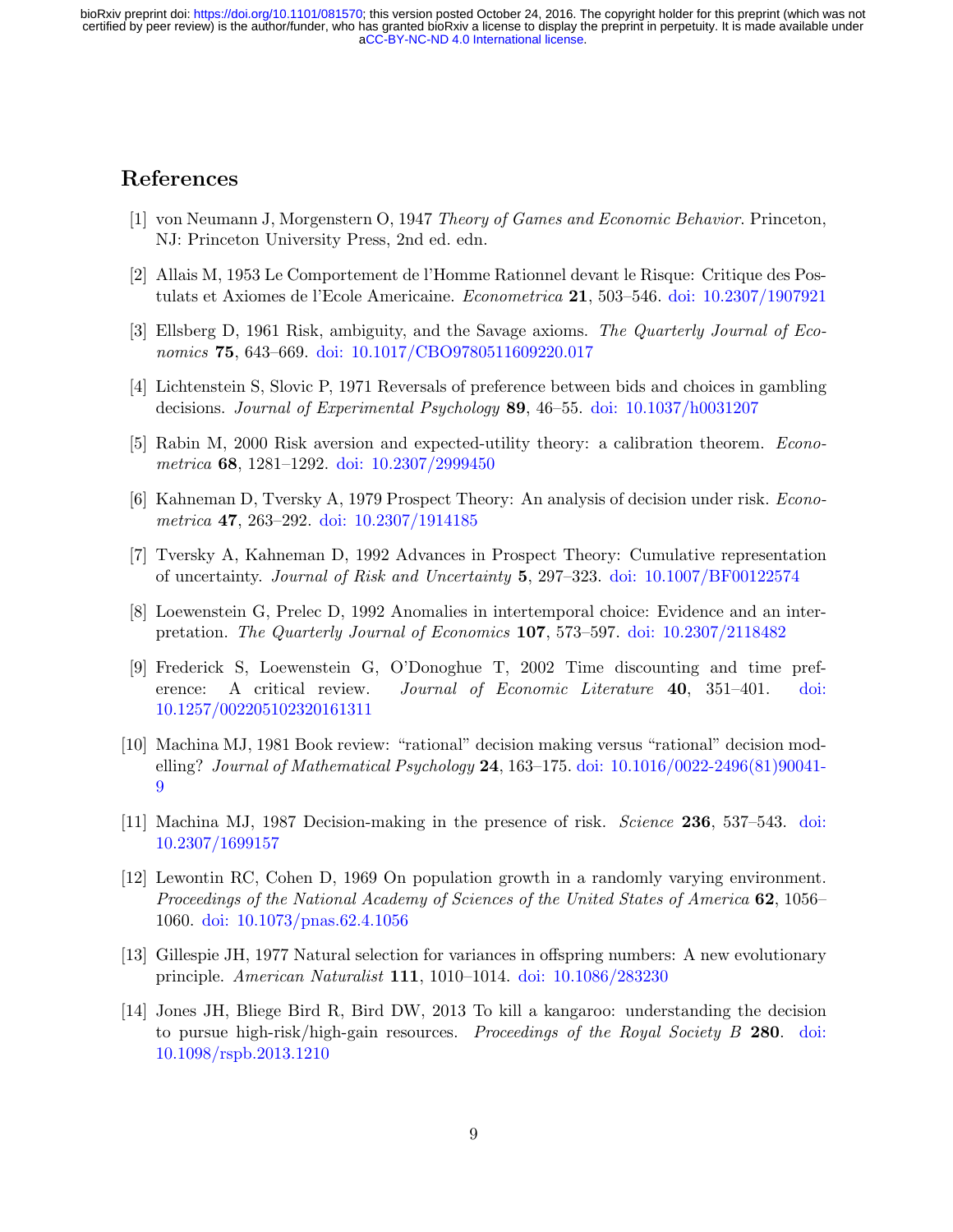- <span id="page-9-0"></span>[15] Norman D, 1974 Rationalising mixed cropping under indigenous conditions: The example of northern Nigeria. *Journal of Development Studies* 11, 3751. [doi:](http://dx.doi.org/10.1080/00220387408421509) [10.1080/00220387408421509](http://dx.doi.org/10.1080/00220387408421509)
- <span id="page-9-1"></span>[16] Hobcraft J, MacDonald J, Rutstein S, 1983 Child spacing effects on infant and early child mortality. *Population Index* 49, 585–618
- <span id="page-9-2"></span>[17] Jones JH, Bliege Bird R, 2014 The marginal valuation of fertility. Evolution and Human Behavior 35, 65–71. [doi: 10.1016/j.evolhumbehav.2013.10.002](http://dx.doi.org/10.1016/j.evolhumbehav.2013.10.002)
- <span id="page-9-3"></span>[18] Samuelson L, Swinkels J, 2006 Information, evolution and utility. Theoretical Economics 1, 119–142
- <span id="page-9-4"></span>[19] Rogers AR, 1994 Evolution of time preference by natural selection. American Economic Review 84, 460–481
- <span id="page-9-5"></span>[20] Binmore KG, 1994 Game Theory and the Social Contract, vol. 1. Cambridge, MA: MIT Press
- <span id="page-9-6"></span>[21] Robson AJ, Samuelson L, 2011 The Evolutionary Foundations of Preferences. In J Benhabib, A Bisin, MO Jackson, eds., *Handbook of Social Economics*, vol. 1A, 221–310. Elsevier
- <span id="page-9-7"></span>[22] Williams GC, 1966 Adaptation and natural selection. Princeton: Princeton University Press
- <span id="page-9-8"></span>[23] Güth W, Yaari M, 1992 Explaining recicrocal behavior in simple strategic games: An evolutionary approach. In U Witt, ed., Explaining Process and Change: Approaches to Evolutionary Economics, 23–34. Ann Arbor: University of Michigan Press
- <span id="page-9-9"></span>[24] Güth W, 1995 An evolutionary approach to explaining cooperative behavior by reciprocal incentives. International Journal of Game Theory 24, 323–344. [doi: 10.1007/bf01243036](http://dx.doi.org/10.1007/bf01243036)
- <span id="page-9-10"></span>[25] Dekel E, Ely JC, Yilankaya O, 2007 Evolution of preferences. The Review of Economic Studies 74, 685–704. [doi: 10.1093/restud/74.3.685](http://dx.doi.org/10.1093/restud/74.3.685)
- <span id="page-9-11"></span>[26] Friedman M, Savage LJ, 1948 The Utility Analysis of Choices Involving Risk. The Journal of Political Economy 56, 279–304. [doi: 10.1086/256692](http://dx.doi.org/10.1086/256692)
- <span id="page-9-12"></span> $[27]$  Arrow KJ, 1965 Aspects of the theory of risk-bearing. Helsinki: Yrjö Jahnssonin Säätiö Lectures
- <span id="page-9-13"></span>[28] Pratt JW, 1964 Risk aversion in the small and in the large. Econometrica 32, 122–136. [doi: 10.2307/1912743](http://dx.doi.org/10.2307/1912743)
- <span id="page-9-14"></span>[29] Goodman LA, Keyfitz N, Pullum TW, 1974 Family Formation and the Frequency of Various Kinship Relationships. Theoretical Population Biology 5, 1–27. [doi: 10.1016/0040-](http://dx.doi.org/10.1016/0040-5809(74)90049-5) [5809\(74\)90049-5](http://dx.doi.org/10.1016/0040-5809(74)90049-5)
- <span id="page-9-15"></span>[30] Robson AJ, 1996 A biological basis for expected and non-expected utility. Journal of Economic Theory 68, 397–424. [doi: 10.1006/jeth.1996.0023](http://dx.doi.org/10.1006/jeth.1996.0023)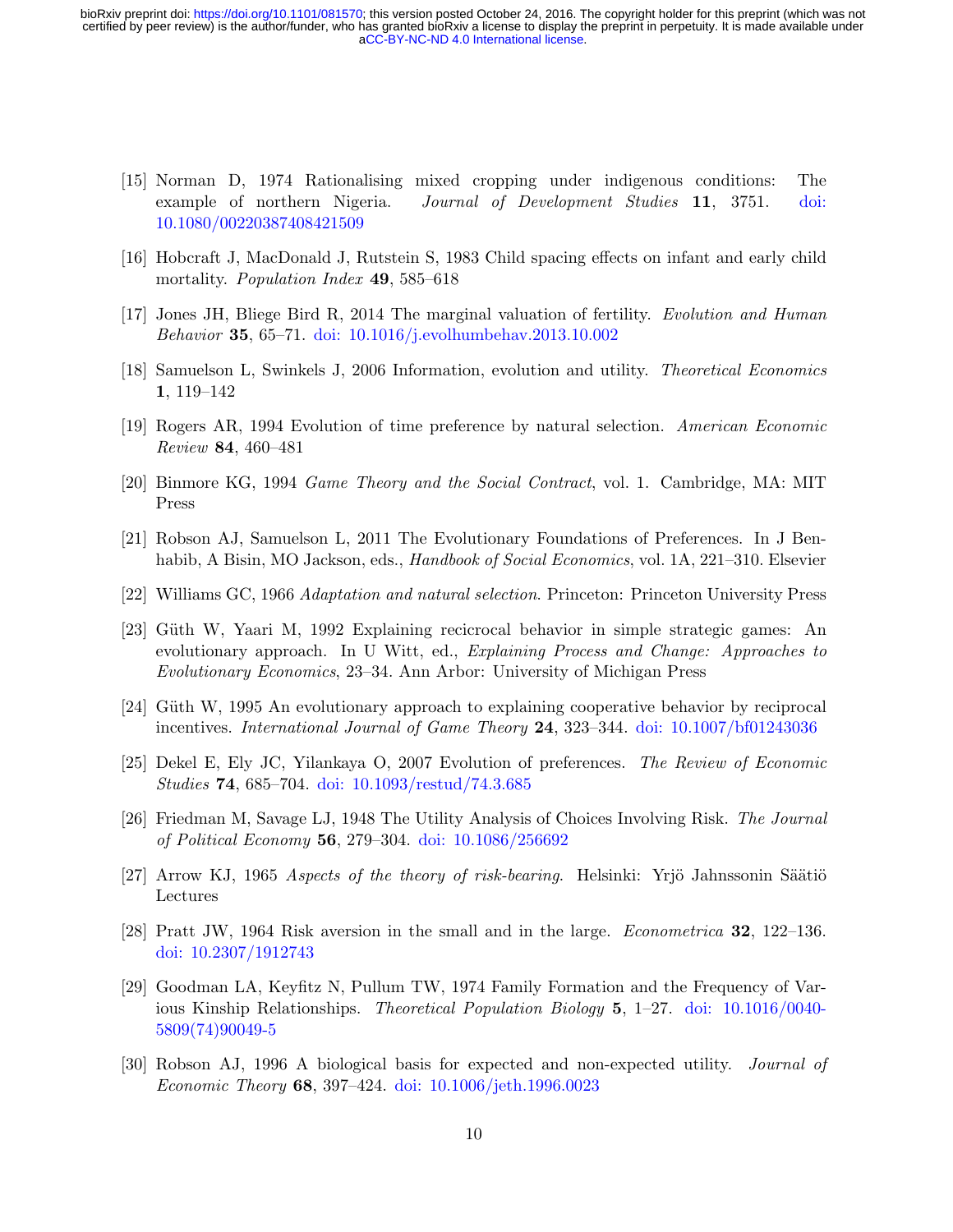- <span id="page-10-0"></span>[31] Tuljapurkar S, 1982 Population dynamics in variable environments. III. evolutionary dynamics of r-selection. Theoretical Population Biology 21, 141–165. [doi:](http://dx.doi.org/10.1073/pnas.87.3.1139) [10.1073/pnas.87.3.1139](http://dx.doi.org/10.1073/pnas.87.3.1139)
- <span id="page-10-1"></span>[32] Quiggin J, 1993 Generalized Expected Utility Theory: The Rank-Dependent Model. Norwell, MS: Kluwer
- <span id="page-10-2"></span>[33] Boyce MS, Perrins CM, 1987 Optimizing great tit clutch size in a fluctuating environment. Ecology 68, 142–153. [doi: 10.2307/1938814](http://dx.doi.org/10.2307/1938814)
- <span id="page-10-3"></span>[34] Tuljapurkar S, 1990 Delayed reproduction and fitness in variable environments. Proceedings of the National Academy of Sciences, USA 87, 1139–1143. [doi: 10.1073/pnas.87.3.1139](http://dx.doi.org/10.1073/pnas.87.3.1139)
- <span id="page-10-4"></span>[35] Orzack S, Tuljapurkar S, 1989 Population dynamics in variable environments. VII. demography and evolution of iteroparity. American Naturalist 133, 901–923. [doi: 10.1086/284959](http://dx.doi.org/10.1086/284959)
- <span id="page-10-5"></span>[36] Lipton M, 1968 Theory of optimising peasant. Journal of Development Studies 4, 327–351
- <span id="page-10-6"></span>[37] Popkin S, 1979 The Rational Peasant: The Political Economy of Rural Society in Vietnam. Berkeley: University of California Press
- <span id="page-10-7"></span>[38] Henrich J, McElreath R, 2002 Are peasants risk-averse decision makers? Current Anthropology 43, 172–181. [doi: 10.1086/338291](http://dx.doi.org/10.1086/338291)
- <span id="page-10-8"></span>[39] Banerjee A, Duflo E, 2011 Poor Economics: A Radical Rethinking of the Way to Fight Global Poverty. New York: PublicAffairs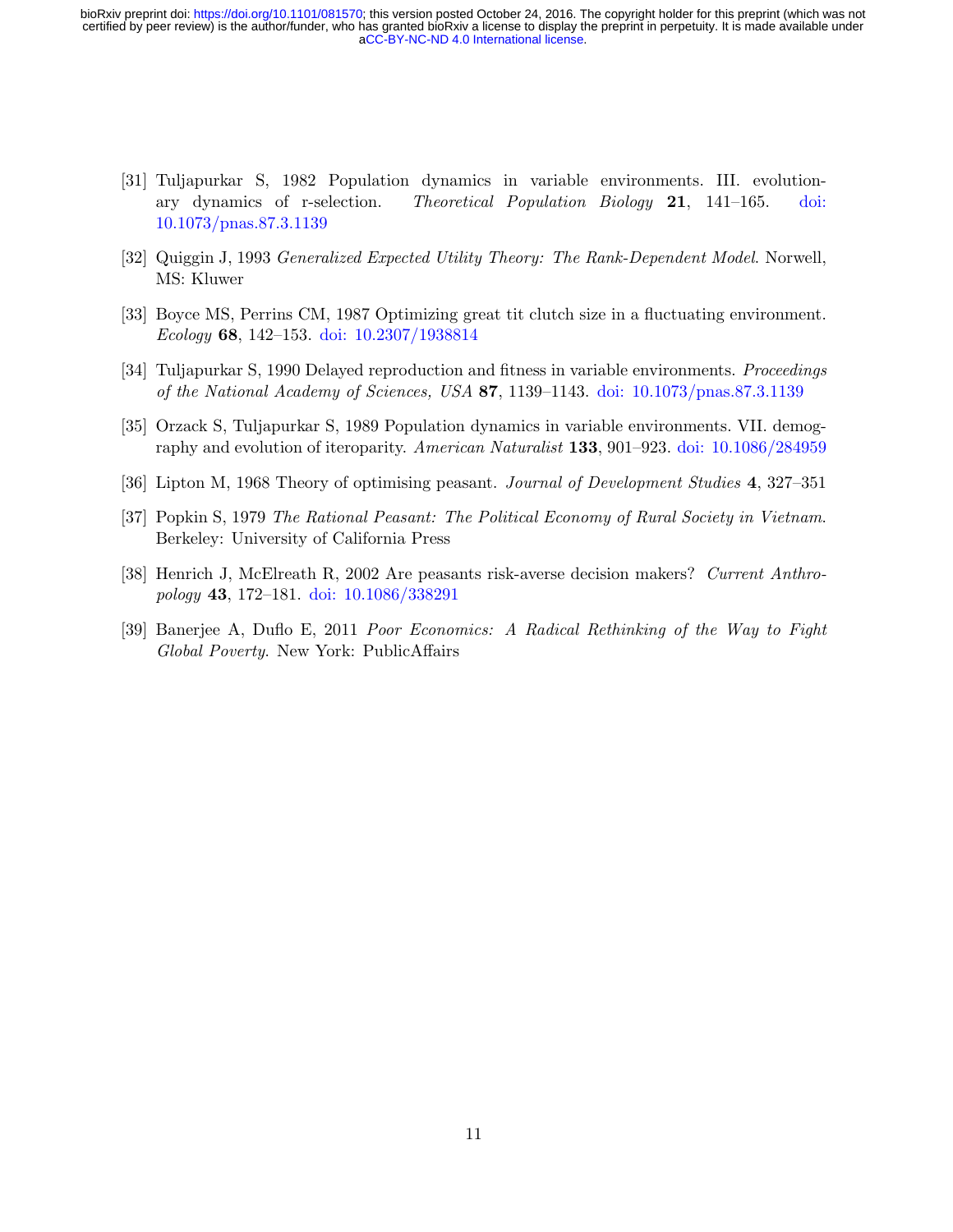## Figures and Tables



<span id="page-11-0"></span>Figure 1: Hierarchical model of decision-making as a principal-agent problem. Input variables  $(x_i)$  contribute to intermediate utilities  $(u_j)$ , which themselves contribute to fitness  $(f)$ .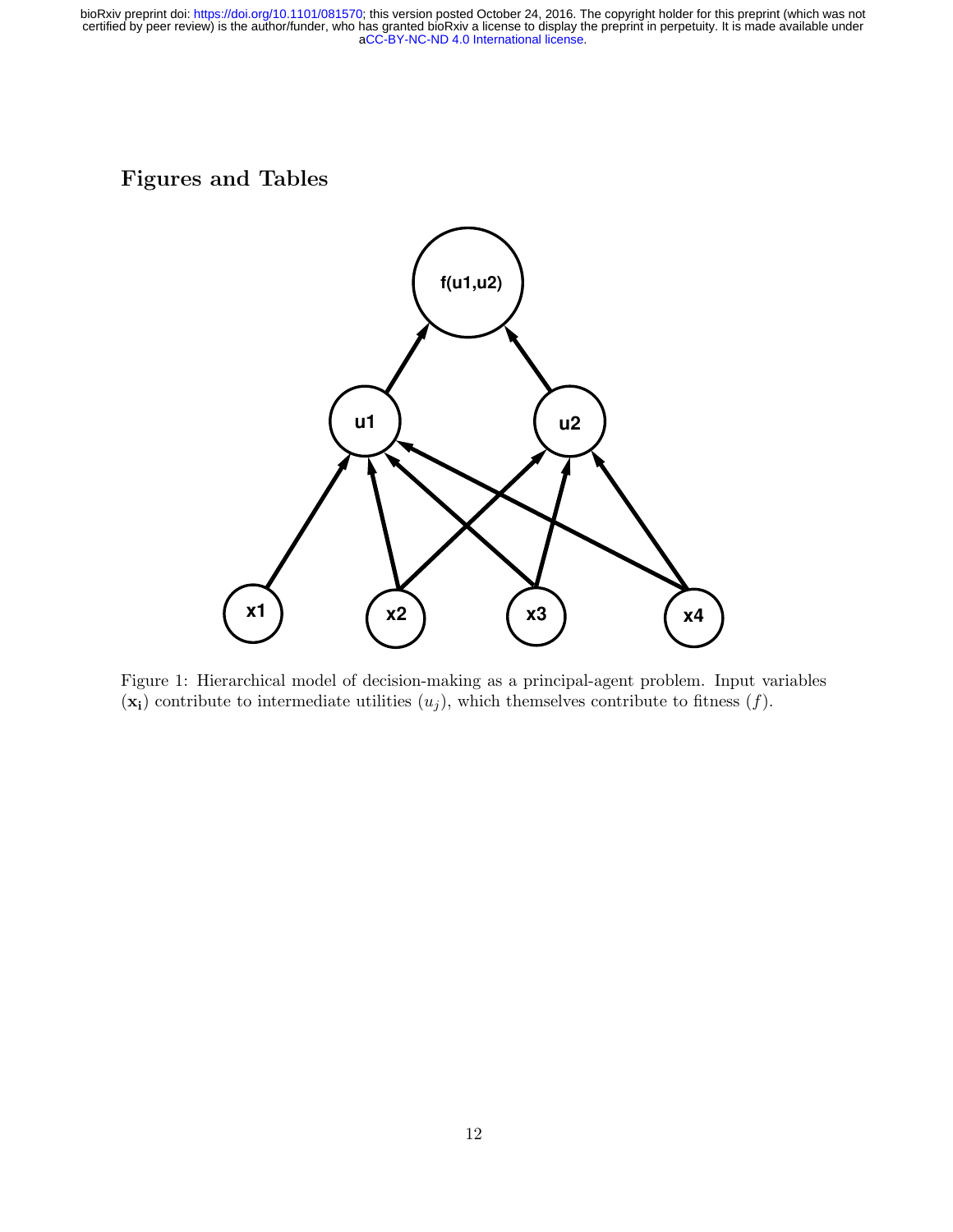

<span id="page-12-0"></span>Figure 2: Comparison of the constant absolute risk-aversion (CARA) model for utility with the hierarchical evolutionary and stochastic hierarchical evolutionary models using CARA at the lower level plotted as a function of level of consumption (Resource Level). Both the stochastic and deterministic evolutionary models show large departures from CARA at the lowest levels of consumption, reflecting the extreme aversion to zeros of the evolutionary model.